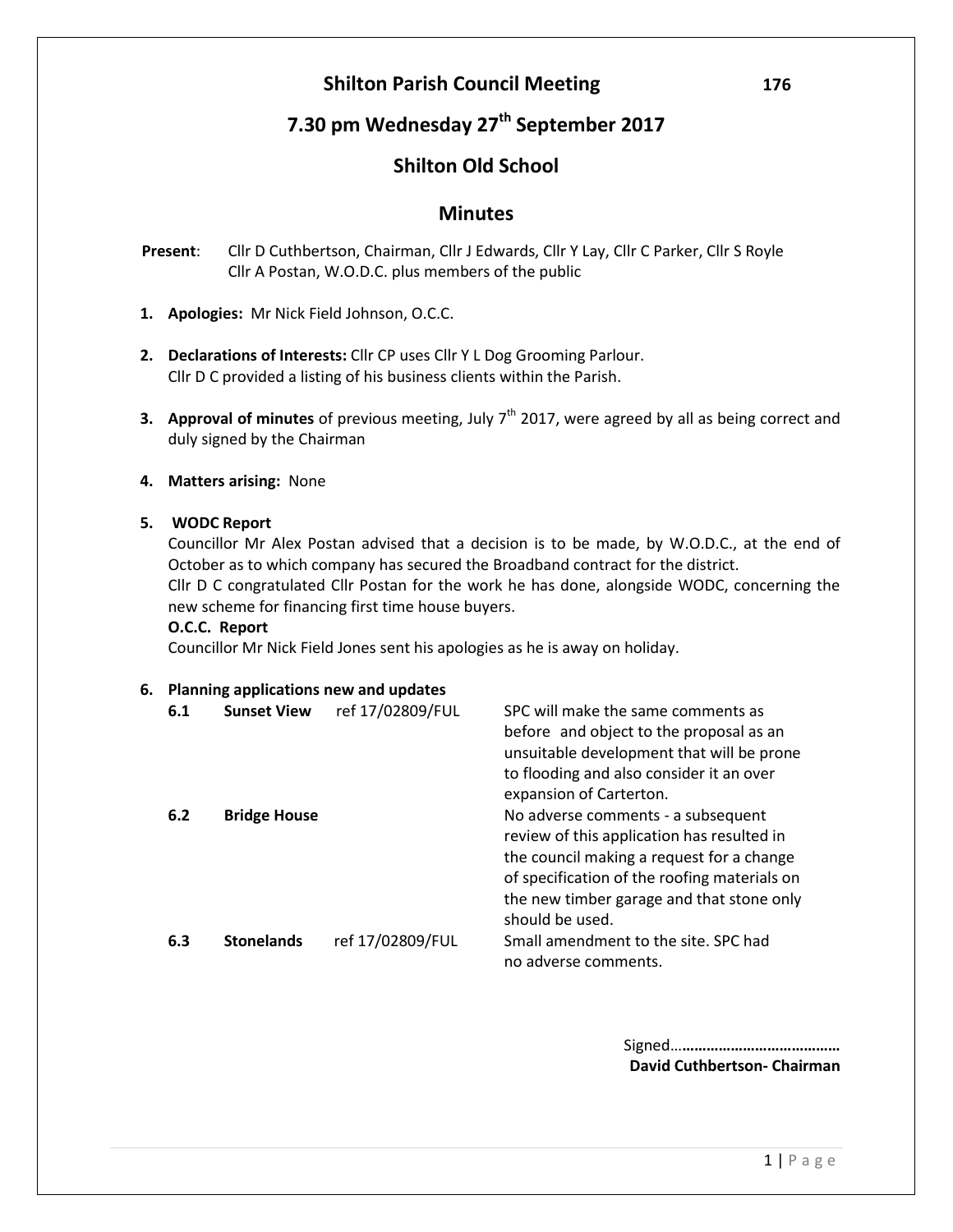#### **Continued…… 177**

**7.**

#### **Finance Report**

#### **7.1 External Audit**

The financial accounts has been reviewed and approved by the B.D.O., the external auditor. Should anyone wish to see these they will be available, on request, from the clerk, from the 28<sup>th</sup> September for a period of 14 days. After this date they will be available on the Parish website.

#### **7.2 Bank Balance**

Current bank balance stood at £11,879.48

| Payments agreed for: |  |                                              |  |  |
|----------------------|--|----------------------------------------------|--|--|
| McCracken's          |  | £1,666.56 grass cutting and tree maintenance |  |  |
| BDO.                 |  | $f$ 120.00 Audit fee                         |  |  |
| A Tyldesley          |  | 834.42 Clerks 6 month salary payment         |  |  |

#### **7.3 VAT**

The clerk reported that she had applied for a VAT refund of £ 648.00 for 2016/2017. Another submission to HMRC will be made in October for the six months to date.

#### **7.4 Churchyard Grant**

Cllr D C said that a grant of £2000.00 (previously agreed with SPC) was to be made in October towards the purchase of the extension. It was also agreed that the council would include the strimming of the churchyard in the overall village contract.

#### **8. Village Maintenance and Issues**

#### **8.1 Speeding Traffic**

Views were expressed again that the speed limits need to be reduced to 20mph throughout the village. The Chairman suggested that a group should be formed to deal with this and draw up guidelines/policies about how this could function. Volunteers are sought. Cllr John Edwards offered to co-ordinate and work with the police along with a Community Speed Watch project.

- **8.2 Pot Holes** there are some large potholes in the village. Cllr DC said these could be identified by residents and placed on the OCC website under Fix My Street.
- **8.3 Inconsiderate parking** by contractors who are working in the village. One refused to move his vehicle when asked and prevented the resident having heavy white goods delivered to their door. Further upset was caused when the police were called and did not respond.

#### **8.4 Bradwell Village**

A complaint has been received by Cllr C P from a resident of Bradwell Village suggesting that the precept was being used unfairly to maintain Shilton Village at the expense of Bradwell residents.

Cllr D C stated that the Parish Council has a responsibility to maintain the common areas in the Parish. It does not use money from the precept to maintain privately owned areas. Bradwell village is not common land and is maintained by a Management company and is therefore not the responsibility of the Parish Council. The precept is set for the whole parish and it is not possible to have separate rates for different areas of the Parish.

> Signed…**………………………………… David Cuthbertson- Chairman**